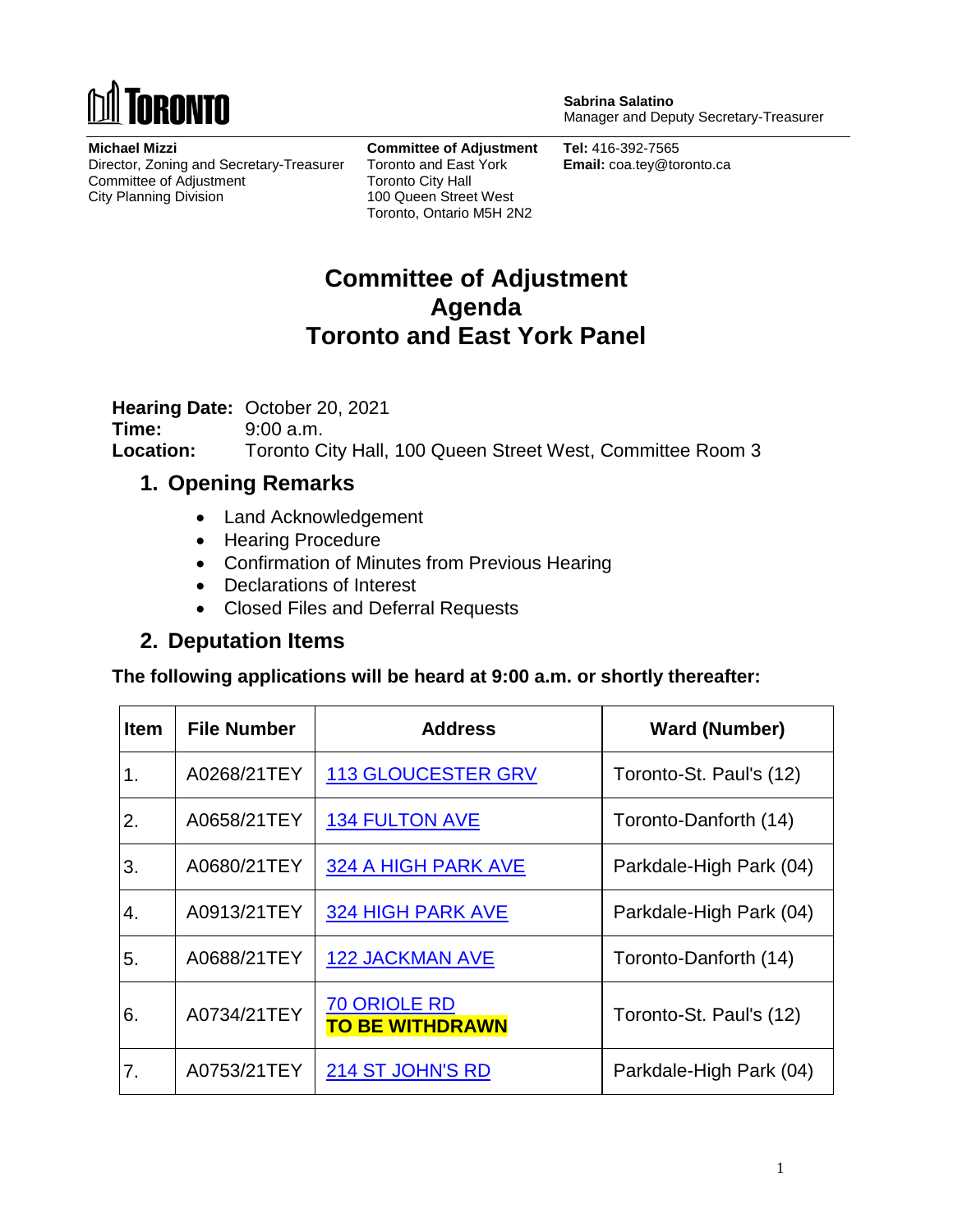| <b>Item</b> | <b>File Number</b> | <b>Address</b>            | <b>Ward (Number)</b>     |
|-------------|--------------------|---------------------------|--------------------------|
| 8.          | A0758/21TEY        | <b>103 VICTOR AVE</b>     | Toronto-Danforth (14)    |
| 9.          | A0762/21TEY        | 94 DELAWARE AVE           | Davenport (09)           |
| 10.         | A0769/21TEY        | <b>108 EVANS AVE</b>      | Parkdale-High Park (04)  |
| 11.         | A0789/21TEY        | <b>6 STRADER AVE</b>      | Toronto-St. Paul's (12)  |
| 12.         | A0790/21TEY        | <b>12 BARRIE AVE</b>      | Toronto-St. Paul's (12)  |
| 13.         | A0791/21TEY        | <b>85 A SWANWICK AVE</b>  | Beaches-East York (19)   |
| 14.         | A0804/21TEY        | <b>25 TYRREL AVE</b>      | Toronto-St. Paul's (12)  |
| 15.         | A0815/21TEY        | <b>178 BARTLETT AVE</b>   | Davenport (09)           |
| 16.         | A0829/21TEY        | <b>365 DOVERCOURT RD</b>  | Davenport (09)           |
| 17.         | A0832/21TEY        | <b>209 GREENWOOD AVE</b>  | Toronto-Danforth (14)    |
| 18.         | A0836/21TEY        | 228 EVELYN AVE            | Parkdale-High Park (04)  |
| 19.         | A0851/21TEY        | <b>180 GLENHOLME AVE</b>  | Davenport (09)           |
| 20.         | A0860/21TEY        | 92 HOLLAND PARK AVE       | Davenport (09)           |
| 21.         | A0862/21TEY        | <b>1 BRYCE AVE</b>        | Toronto-St. Paul's (12)  |
| 22.         | A0868/21TEY        | 535 LOGAN AVE             | Toronto-Danforth (14)    |
| 23.         | A0874/21TEY        | 200 BEECH AVE             | Beaches-East York (19)   |
| 24.         | A0882/21TEY        | <b>49 WRIGHT AVE</b>      | Parkdale-High Park (04)  |
| 25.         | A0900/21TEY        | <b>297 SYMINGTON AVE</b>  | Davenport (09)           |
| 26.         | A0905/21TEY        | <b>78 WILLCOCKS ST</b>    | University-Rosedale (11) |
| 27.         | A0908/21TEY        | <b>173 WOODYCREST AVE</b> | Toronto-Danforth (14)    |
| 28.         | A0909/21TEY        | <b>175 WOODYCREST AVE</b> | Toronto-Danforth (14)    |
| 29.         | A0914/21TEY        | <b>416 KINGSTON RD</b>    | Beaches-East York (19)   |